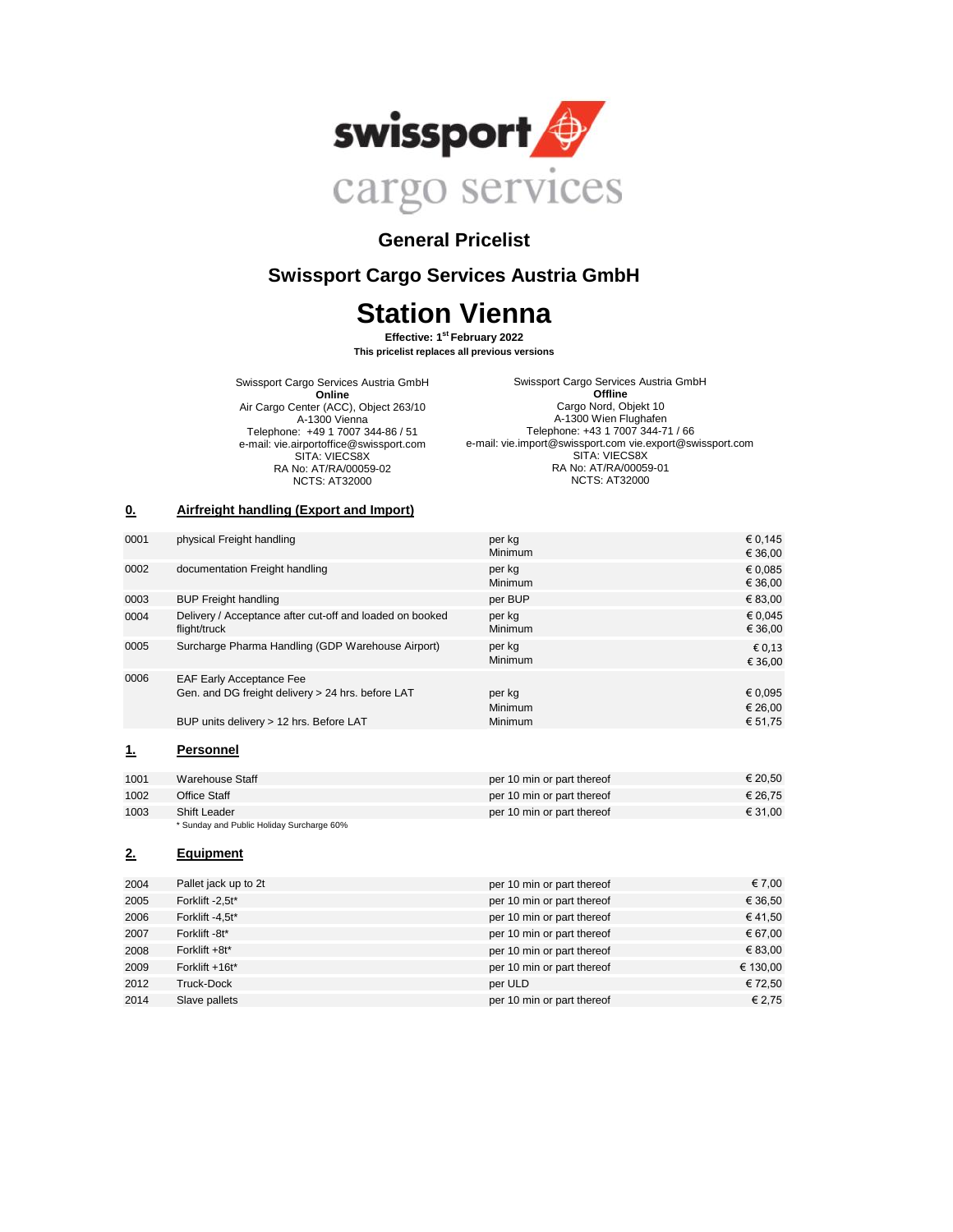### **3. Warehouse**

| 3001 | Labelling                                                                                   | per piece without Label<br>Minimum                      | € 2,20<br>€ 15,50             |
|------|---------------------------------------------------------------------------------------------|---------------------------------------------------------|-------------------------------|
| 3002 | Labelling DG                                                                                | per piece without Label<br>Minimum                      | € 1,15<br>€ 26,00             |
| 3003 | Repackaging                                                                                 | per package                                             | on request                    |
| 3004 | Damage report (excl. weighing)                                                              | per report                                              | €40,00                        |
| 3005 | Damage report surcharge (incl. weighing)                                                    | per report                                              | € 15,50                       |
| 3006 | re-lash of BUP                                                                              | per ULD                                                 | € 26,00                       |
| 3007 | Build up & Break down of Pallet stacks                                                      | per Stack                                               | € 124,00                      |
| 3008 | Palletising import shipments                                                                | per kg<br>Minimum                                       | € 0,055<br>€ 20,75            |
| 3009 | Palletising import shipments<br>incl. wrapping                                              | per kg<br>Minimum                                       | € 0,115<br>€ 26,00            |
| 3010 | Truck Loading / unloading loose cargo                                                       | per 100 kg or part thereof<br>Minimum                   | €7,25<br>€ 25,00              |
| 3011 | Weighing                                                                                    | per package<br>Minimum                                  | € 3,15<br>€ 26,00             |
| 3013 | Measuring                                                                                   | per package<br>Minimum                                  | € 3,15<br>€ 26,00             |
| 3014 | Photo documentation                                                                         | per 3 photos                                            | € 15,50                       |
| 3015 | Refuse removal (Packaging material)                                                         |                                                         | on request                    |
| 3016 | Deconsolidation of consol-shipments                                                         | per kg<br>Minimum                                       | € 0.085<br>€ 26,00            |
| 3018 | Late delivery after 7pm (local time)                                                        | per AWB                                                 | € 15,50                       |
| 3019 | Late delivery after 9pm (local time)                                                        | per AWB                                                 | € 31,00                       |
| 3022 | x-ray security control                                                                      | per kg<br><b>Minimum</b>                                | € 0,115<br>€ 31,00            |
| 3024 | Security controls (combi) ETD + Handsearch / VisualCheck                                    | per 10 min<br>plus flat rate for use of ETD             | € 36,00<br>€ 36,00            |
| 3026 | Security controls by Handsearch<br>Visual Check, Recheck                                    | per 10 min                                              | € 36,00                       |
| 3028 | Security controls for empty vehicle inspection<br>(on request at least 48 hours in advance) | per security control                                    | € 155,00                      |
| 3029 | Electricity supply to Envirotainers                                                         | per day                                                 | € 36,00                       |
| 3030 | Changing batteries                                                                          | per Container                                           | € 15,50                       |
| 3034 | Return of Checked-In freight                                                                | per kg<br>Minimum                                       | € 0.145<br>€ 36,00            |
| 3041 | Truck side offloading (export)                                                              | per 100 kg or part thereof<br><b>Minimum</b><br>Maximum | € 3,25<br>€ 15,50<br>€ 362,00 |
| 3042 | Acceptance check of temperature controlled units<br>(Envirotainer)                          | per Container                                           | € 26,00                       |
| 3043 | <b>HUM</b> fee                                                                              | per AWB                                                 | € 83,00                       |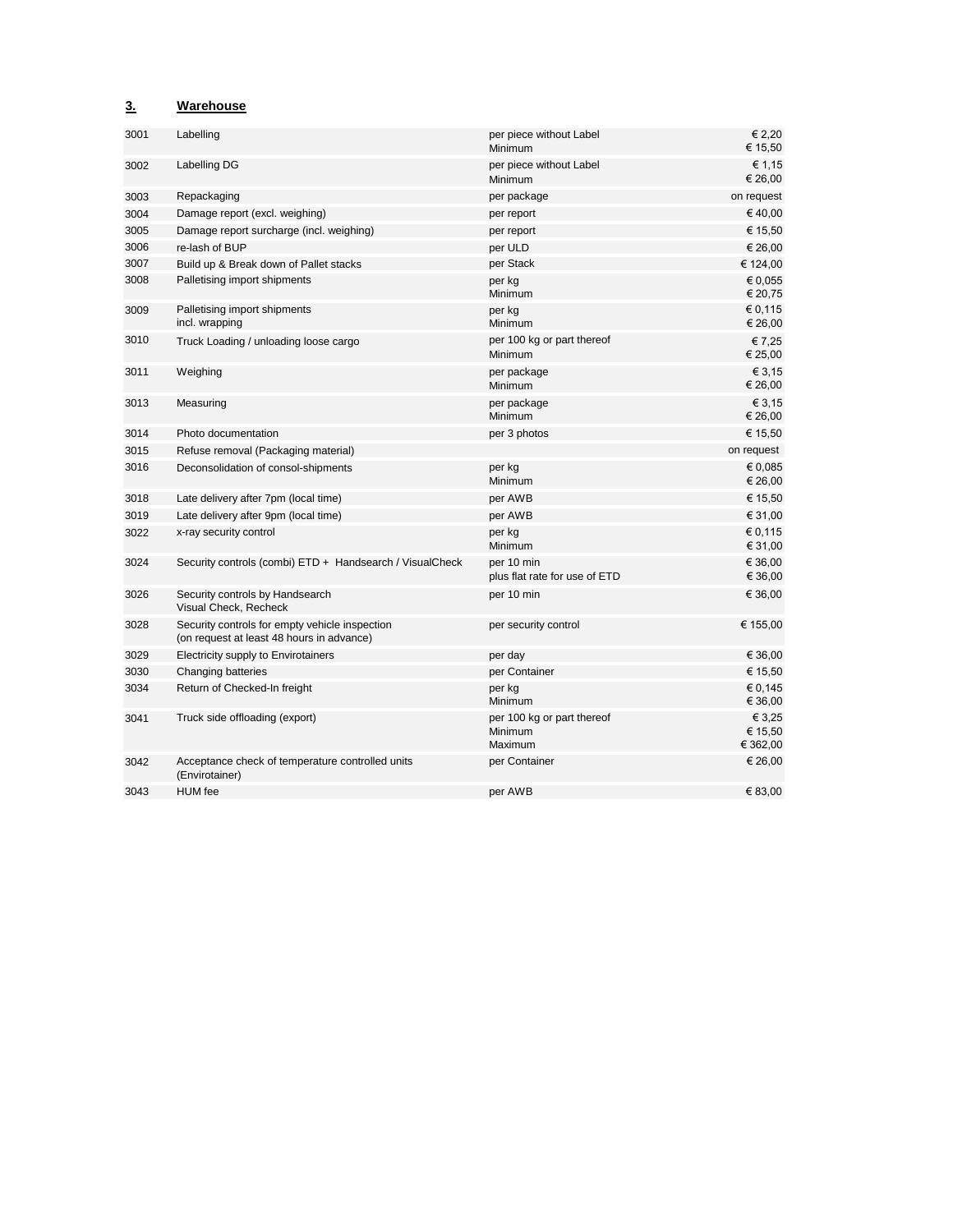#### **4. Storage fees**

4001 Storage fee Import after fee storage time  $\epsilon$  1,60 per 100 charg kg or part thereof / day  $\epsilon$  1,60 The grace period for import shipment storage includes the day that they are declared to customs and the following calender day. Minimum / day  $\epsilon$  3,20 4003 Storage fee Import € 1,65 per 100 charg kg or part thereof / day (Storage as of the 2nd chargeable day) Minimum / day  $\epsilon$  4,60 The grace period for import shipment storage includes the day that they are declared to customs and the following calender day. 4004 Storage fee Import € 2,50 per 100 charg kg or part thereof / day(Storage as of the 3rd chargeable day)  $\epsilon$  6,50 The grace period for import shipment storage includes the day that they are declared to customs and the following calender day. 4005 Storage fee Import € 2,75 per 100 charg kg or part thereof / day (Storage as of the 4th chargeable day)  $\epsilon$  7,50 The grace period for import shipment storage includes the day that they are declared to customs and the following calender day. 4006 DG Import custody € 5,75 per 100 charg kg or part thereof / day The grace period for import shipment storage includes the day that they are declared to customs and the following calender day. Free of charge for the first 24 hours from point of check-in. Minimum / day  $\epsilon$  125,00 4008 Storage fee VIC-/valuables room Import VUN/VAL on request and the control on request 4009 **Place Storage fee for RRY (radioactive) Import** This ALSO applies to shipments of low on request radioactivity such as "in excepted quantities" according to the current Laws and Regulations 4010 Deep freeze storage fee on request 4011 Coolroom Storage fee Import **per 100 charg kg or part thereof** / day  $\epsilon$  1,65 4013 Storage fee HUM € 12,00 4014 Storage fee AVI € 20,00  $4015$  Intermediary storage/NRTG per kg / day  $\geq 0.075$ Minimum / day  $610,75$ 4016 Re-storage experiments are set of the set of the per kg  $\in$  0,10  $\in$  0,10  $\in$  0,10  $\in$ (Place shipments back into storage)  $\blacksquare$  Minimum  $\blacksquare$  Minimum  $\blacksquare$  15,50  $4018$  ULD storage extension of the per container / day  $615,50$ 4019 Order Picking per kg on request 4021 Storage fee Export after fee storage time per 100 kg or part thereof / day  $\epsilon$  1,60 Export shipments are free of charge for 24 hours from the point of storage Minimum / day € 3,20  $4023$  Storage fee Export exponent per 100 kg or part thereof / day  $\epsilon$  1,65 (Storage as of the 3rd day)  $\epsilon$  4,60 Export shipments are free of charge for 24 hours from the point of storage  $4024$  Storage fee Export exponent per 100 kg or part thereof / day  $\epsilon$  2,75 (Storage as of the 6th day)  $\epsilon$  7,50 Export shipments are free of charge for 24 hours from the point of storage 4026 DG Export custody export custody per 100 kg or part thereof / day E5,75<br>Export shipments are free of charge for 24 hours from the point of check in Minimum / day  $f$  125.00 Export shipments are free of charge for 24 hours from the point of check in Minimum  $\overline{\phantom{a}}$  day 4029 Storage fee for RRY (radioactive) Export on request **Please take note:** This ALSO applies to shipments of low radioactivity such as "in excepted quantities" according to the current Laws and Regulations 4030 Storage fee Coolroom or Deep freezing room Export on request This will apply to all cargo types and has been introduced to reflect the volumetric space physically utilised within the Swissport facility, whilst cargo is stored Special storage is chargeable from one day. - excl. DGR and will charge on top of the general storage fee awaiting collection. per 100 charg kg or part thereof / day The grace period for import shipment storage includes the day that they are declared to customs and the following calender day. In Case of a customs declaration on a Friday, the first weekend will also be free of charge. Export shipments are free of charge for 24 hours from the point of storage **Calculation of Import storage charges**  For all import cargo not collected within the assigned free period, storage charges will now be calculated on the chargeable weight applicable to each Airwaybill.

4031 Coolroom storage fee Export  $6,75$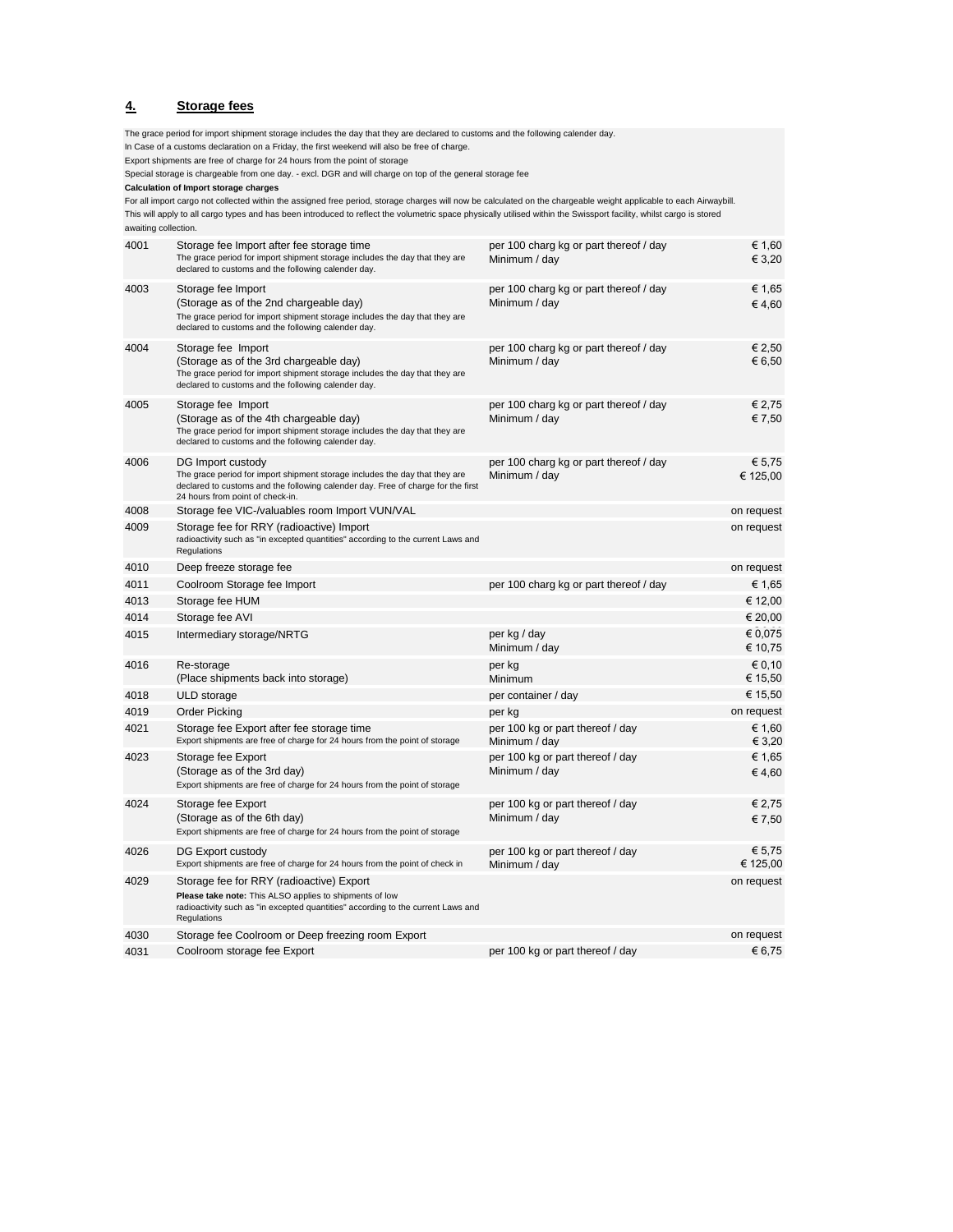### **5. Office Import**

| 5001 | HAWB-entry in customs system (documentation)     | per HAWB               | € 1,15         |
|------|--------------------------------------------------|------------------------|----------------|
| 5003 | Receiving notifications                          | per notification       | €4,25          |
| 5008 | ATB No. Conveyance                               | per ATB No.            | € 15,50        |
| 5009 | Disposalchange                                   | per Process            | € 21,00        |
| 5011 | CC calculation                                   | per calculation        | € 21,00        |
| 5012 | CC fees                                          | per process<br>Minimum | 10%<br>€ 27,00 |
| 5015 | Express document clearance                       |                        | on request     |
| 5016 | Duplicate of import customs control document     | per notification       | € 5,25         |
| 5017 | ICS input incl. MRN                              | per AWB                | € 26,00        |
| 5019 | Import administration fee                        | per AWB                | € 5,25         |
| 5020 | Import administration fee (private customers)    | per AWB                | €46,50         |
| 5021 | Community goods (EU) clearance Agents            |                        | on request     |
| 5022 | Community goods (EU) clearance private customers | per AWB                | € 26,00        |
| 5025 | Request for Bank release                         | per release            | € 51,75        |
| 5028 | Combine forwarding documents in Import           |                        | on request     |
| 5029 | Missing Import FFM                               | per document / flight  | € 77,50        |
|      |                                                  |                        |                |

### **6. Office Export**

| 6002 | print eAWB                                              | per black & white copy         | € 10,50            |
|------|---------------------------------------------------------|--------------------------------|--------------------|
| 6003 | print eAWB or Shippers declaration                      | per colour copy                | € 20,75            |
| 6004 | Correction of AWB                                       | per AWB                        | € 20,75            |
| 6005 | <b>Issue of AWB</b>                                     | per AWB                        | € 26,00            |
| 6006 | Paper AWB handling surcharge                            | per AWB                        | € 6,25             |
| 6011 | Issue of ADR document                                   | per UN / Rn. Number<br>Minimum | € 10,00<br>€ 51,75 |
| 6012 | Captain's Notification (NOTOC)<br>(Charter flights)     | per Position<br>Minimum        | € 5,25<br>€ 51,75  |
| 6013 | <b>Issue CRM</b>                                        | per CMR                        | € 36,25            |
| 6015 | Express document clearance                              | per AWB (additional charge)    | € 26,00            |
| 6023 | DG Handling fee Check / Re-Check<br>incl. Dry Ice Check | per AWB                        | € 140,00           |
| 6025 | DG Handling fee Check / Re-Check<br>non-DGD             | per AWB                        | € 62,00            |
| 6026 | DG Handling fee Check / Re-Check                        | per Package                    | €4,25              |
| 6027 | Lithium battery DG handling fee Check / Re-check        | per AWB                        | € 62,00            |
| 6028 | Pharma Document Check fee                               | per DOC                        | € 26,00            |
| 6029 | Pharma Document Check fee                               | per piece                      | € 2,25             |
| 6031 | <b>AVI Check</b>                                        | per DOC                        | on request         |
| 6033 | Missing Export FBL                                      | per shipment                   | € 5,25             |
| 6034 | FWB / HAWB Data Input / correction                      | per AWB / HAWB                 | € 15,50            |
| 6035 | OCI Data transmission (for example China) / correction  | pro AWB                        | € 5,75             |

### **7. Customs**

| 7001 | Customs clearance                                                                          | per AWB                    | € 24,00                    |
|------|--------------------------------------------------------------------------------------------|----------------------------|----------------------------|
| 7002 | Destruction of goods under customs authority                                               |                            | on request                 |
| 7003 | Issue T1 customs doc                                                                       | per document               | € 93,25                    |
| 7004 | issue T2 customs doc                                                                       | per document               | € 124,00                   |
| 7005 | Customs inspection import / export                                                         | per hour or part thereof   | € 72,50                    |
| 7006 | Extension of deadline                                                                      |                            | on request                 |
| 7007 | <b>Attach Customs Seal</b>                                                                 | per action                 | € 5,25                     |
| 7008 | EXA (EC460) processing request                                                             | per request                | € 12,50                    |
| 7009 | Carnet completion                                                                          | per action                 | € 51,75                    |
| 7010 | Reminder of deadline expiration as stipulated<br>by Customs as of the 59 <sup>th</sup> day | per reminder               | € 26,00                    |
| 7015 | Warehouse receipt correktion                                                               | per 10 min or part thereof | € 12,50                    |
| 7016 | Transport to VET Inspection                                                                |                            | on request                 |
| 7017 | AVI-Handling (lump sum)                                                                    | per event                  | € 22,75                    |
| 7020 | <b>Customs Place Handling</b>                                                              | per kg<br><b>Minimum</b>   | $\epsilon$ 0.03<br>€ 30,00 |
| 7021 | CSD/eCSD                                                                                   | per entry                  | € 26,00                    |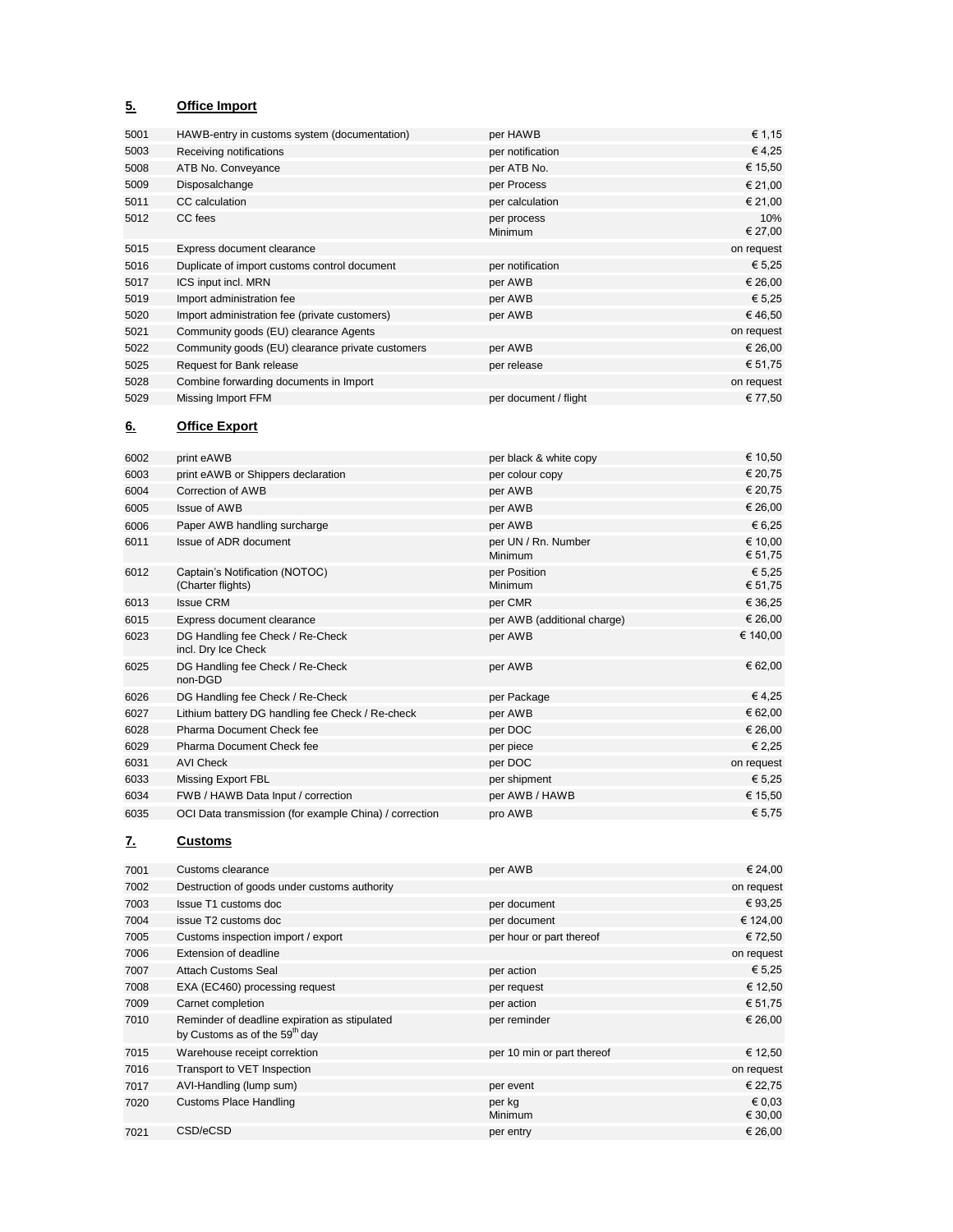| 8.        | <b>Material</b>                         |                                   |            |
|-----------|-----------------------------------------|-----------------------------------|------------|
| 8001      | ULD-Tags                                | per tag                           | € 0,95     |
| 8002      | Stud (single)                           | per stud                          | € 5,25     |
| 8003      | Stud (double)                           | per stud                          | € 8,50     |
| 8004      | Tie-down rope                           | per meter                         | € 1,08     |
| 8005      | Corner rope                             | per piece (5m)                    | € 6,25     |
| 8006      | Lashing strap (6m)                      |                                   | on request |
| 8007      | Lashing strap (9m)                      | per piece                         | €43,50     |
| 8010      | Lower Deck Net                          | per Net                           | € 300,00   |
| 8011      | Manin Deck Net                          | per Net                           | €414,00    |
| 8012      | New pallet net incl. arranging          |                                   | on request |
| 8015      | Wooden boards                           | per meter                         | € 5,75     |
| 8016      | Wooden beams / Squaire Timber (3m)      |                                   | € 23,00    |
| 8017      | Wooden beams / Squaire Timber           | per meter                         | € 8,80     |
| 8018      | Heavy duty planks                       | per piece                         | € 21,75    |
| 8020      | Corner protectors                       | per piece                         | € 0,95     |
| 8021      | Tape                                    | per roll                          | € 3,50     |
| 8025      | Plastic foil for Lower Deck Pallets ULD | per ULD                           | € 18,00    |
| 8032      | Plastic foil for Belly load             |                                   | on request |
| 8027      | Plastic foil                            | per meter                         | € 2,25     |
| 8028      | Stretch foil                            | per meter                         | € 12,50    |
| 8030      | Dry ice                                 |                                   | €41,50     |
| 8031      | Replacement of dry ice                  |                                   | on request |
| 8040      | Europallet                              | per pellet                        | € 25,00    |
| 8041      | One-way pallet                          | per pallet                        | € 8,25     |
| 8042      | Batteries for cool container            |                                   | on request |
| 8045      | Label                                   | per label                         | € 5,25     |
| 8046      | <b>Plastic Strap</b>                    | per meter                         | € 3,75     |
| <u>9.</u> | <b>Others</b>                           |                                   |            |
| 9001      | P.O.D. Request / Landing certificate    | per request / landing certificate | € 51,75    |
| 9002      | Photocopy                               | per black & white copy            | € 5,25     |
| 9003      | Photocopy                               | per colour copy                   | € 7,75     |

| ນບບວ | <b>FIIULOCOPY</b>                                       | <b>Del cologi copy</b>       | t/1, t     |
|------|---------------------------------------------------------|------------------------------|------------|
| 9004 | Postage                                                 | per event                    | € 8,25     |
| 9005 | Document transport (ramp / apron)                       |                              | on request |
| 9006 | Flight supervision                                      | per hour or part thereof     | € 114,00   |
| 9007 | Initiate Bookings                                       | per AWB                      | € 10,50    |
| 9008 | Notifications to authorities                            |                              | on request |
| 9011 | Cargo shuttle OFF Airport                               |                              | on request |
| 9013 | Cargo shuttle / Transport                               |                              | on request |
| 9014 | Slot booking for export deliveries / import outsourcing |                              | on request |
| 9015 | CCA application                                         | per application              | € 36,25    |
| 9016 | Phone call / fax                                        | per local call / fax         | € 1,55     |
| 9017 | Phone call / fax                                        | per international call / fax | € 6,25     |
| 9029 | Electronic document dispatch                            | per 3 pages or part thereof  | € 5,25     |
| 9031 | Ramp escort                                             |                              | on request |
| 9036 | Arranging and monitoring of repacking                   | per shipment                 | € 51,75    |
| 9037 | <b>CCTV Evaluation</b>                                  | per 30 min                   | € 62,00    |
|      |                                                         |                              |            |

On request: requested services provided by third party, rates include 15% admin cost surcharge

Airport taxes and special storage fees are paid to third parties, the respective costs are passed on at cost

(Radioactive transport, animal transport, valuables transport, DGR transport, special transport)